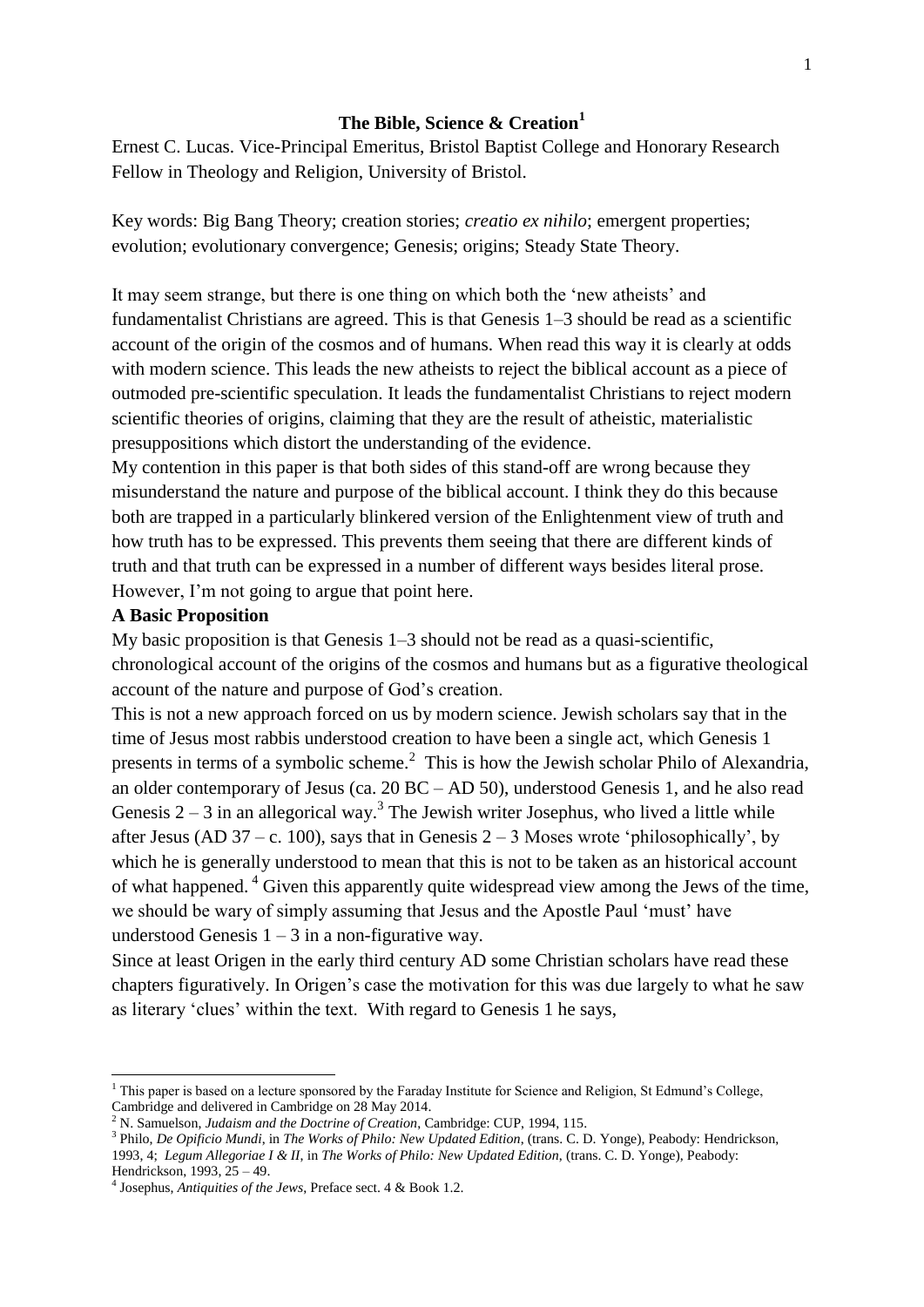"What person of intelligence, I ask, will consider as a reasonable statement that the first and the second and the third day, in which there are said to be both morning and evening, existed without sun and moon and stars, while the first day was even without a heaven? … I do not think anyone will doubt that these are figurative expressions which indicate certain mysteries through a semblance of history.'

Here he is arguing that the fact that a literal, chronological reading of the text leads to an obvious absurdity is an indication that it is to be read in a figurative way for its theological message. Commenting on Genesis  $2 - 3$  he says,

"Who could be found so silly as to believe that God, after the manner of a farmer "planted trees in a paradise eastward in Eden" … And when God is said to "walk in the paradise in the evening" … I do not think anyone will doubt that these are figurative expressions which indicate certain mysteries through a semblance of history.<sup>5</sup>

In this case it is the anthropomorphic depiction of God that leads him to read the whole text in a figurative way as a text with a theological, but not an historical, meaning.

In his commentary on Genesis, written in AD 1554, and so some seventy years before Galileo got into trouble with the Roman Catholic Church and the "Bible and science" debate began to get heated, the great Protestant reformer and biblical scholar John Calvin wrote concerning Genesis 1, 'He who would learn astronomy and other recondite arts, let him go elsewhere'.<sup>6</sup> In Calvin's day 'recondite arts' included science and technology. He is saying, 'Do not go the Bible to get answers to scientific questions". He bases this on the nature of the language in Genesis 1 and also its purpose, arguing that the language used in Genesis 1 is that of "the ordinary person" and not that of the scholar. As a consequence, it is also what might be called "the language of appearance", which refers to the world as is seems to be, which may be different from the way it actually is.

What this means can be illustrated in modern terms with reference to the particular verses which prompted Calvin's comments. Genesis 1:8 refers to a *rāqîa'*, which God made to separate the waters above the heavens from those beneath the heavens. The translators of the King James Authorised Version of the Bible (AD 1611) rightly translated this Hebrew word as 'firmament', meaning something firm or solid. The Hebrew word does denote something solid, probably made of beaten-out metal. The Jewish scholars who first translated Genesis into Greek around 250 BCE understood it that way, since they translated it into Greek as *stereōma*, a word meaning "something solid". It is clear from the Old Testament that the Hebrews visualised the heavens as a metal dome. For example, Elihu says to Job, "Can you, like him [God], spread out the skies, hard as a molten mirror?<sup>77</sup> In the ancient Near East mirrors were made of polished copper or bronze.

In Genesis 1:16 the Moon is described in the same way as the Sun as "a great light", using a word that is used of a self-luminous entity such as an oil lamp. However, we know that this is not the case. The Moon is not self-luminous but reflects the Sun"s light. A somewhat more

-

<sup>5</sup> Origen, *First Principles*, (trans. G. Butterworth; London: SPCK, 1936) Book 4, ch. 3, sect. 1.

<sup>6</sup> J. Calvin, *Commentary on Genesis,* 1554, on Gen. 1:8, trans. Revd. King, Grand Rapids: Eerdmans, 1948.

 $<sup>7</sup>$  Job 37:18, cf. refernces to the heavens being 'as brass' in Lev. 26:19; Deut. 28:23.</sup>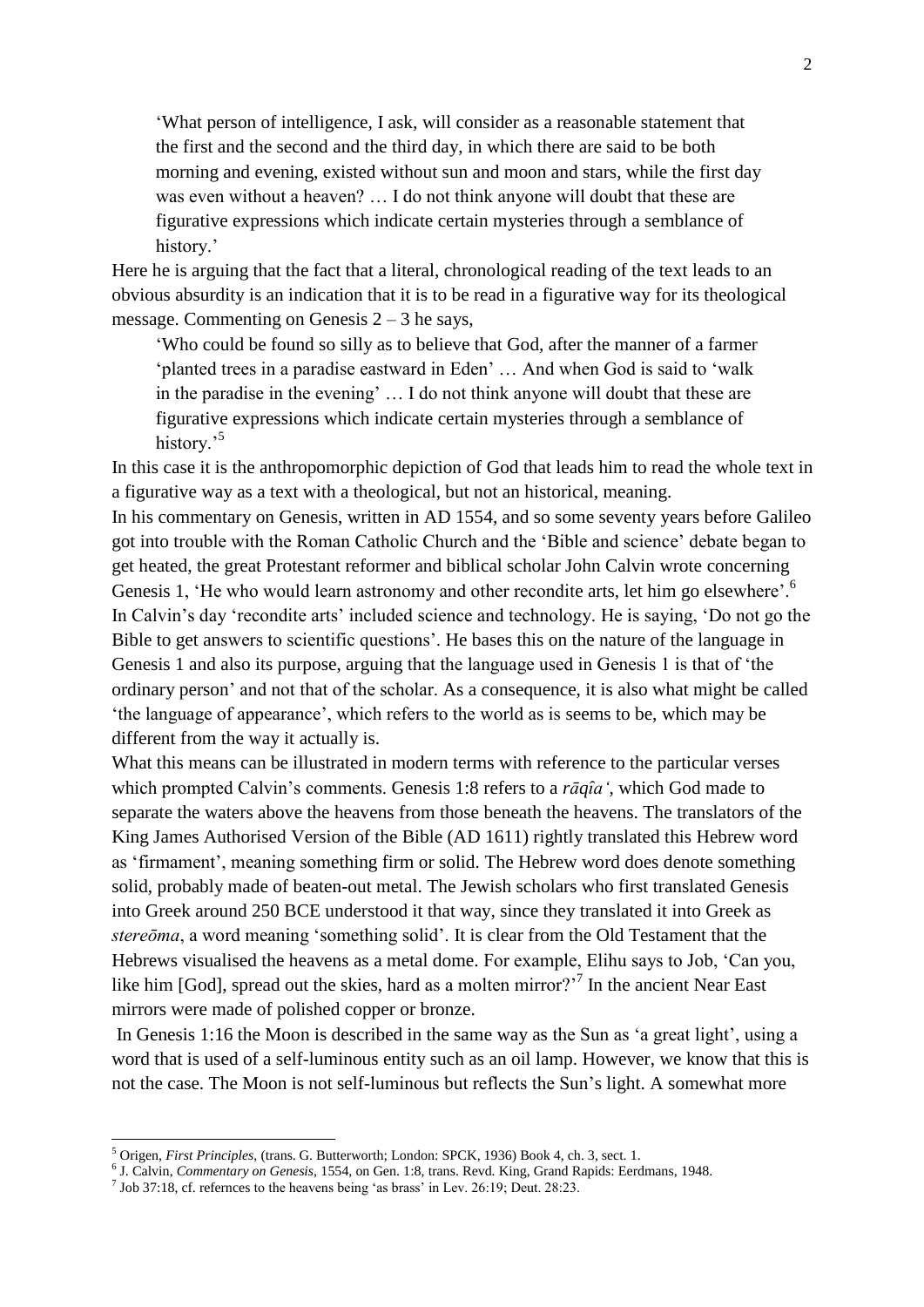"scientific" description would have said that the Sun is a "great light" and the Moon a "great mirror'. But that is not how it appeared to the ancient Hebrews.

When Galileo was first charged with contradicting the Bible by teaching Copernicanism he wrote a letter to the Grand Duchess Christina in AD 1615 defending his position. In it is the much-quoted sentence concerning the purpose of the Bible, "The intention of the Holy Ghost is to teach us how one goes to heaven, not how heaven goes.<sup>8</sup> In fact these were not his own words. He attributes them to Cardinal Baronius. Clearly, in the early seventeenth century, there were those in the leadership of the Roman Catholic Church who, like Calvin, argued that the purpose of the Bible was not to answer what we would now call scientific questions. In fact these words come at the end of a passage in which Galileo quotes St Augustine of Hippo as saying in his *De Genesi ad literam* ii. 9 that the question of whether or not the heavens revolve around some axis, as they appear to, is not to be settled by appeal to the Bible but by "subtle and profound reasoning". Rather, says, Augustine, the Bible is to be used "to instruct [people] in essential matters more directly conducing to their salvation."

In their commentaries on Genesis both St Augustine and Calvin accept that biblical scholars need to take into account information from outside the Bible as they do their interpretation. Calvin expresses the theological basis for this in his *Institutes of the Christian Religion*. He says, "If we hold the Spirit of God to be the only source of truth, we will neither reject nor despise the truth, wherever it may reveal itself, less we offend the Spirit of God'.<sup>9</sup>

## **Interpreting Genesis 1 – 3**

-

A good deal of confusion and debate arise with regard to Genesis  $1 - 3$  because many people today simply assume that it is legitimate to turn to these chapters in search of answers to chronological and scientific questions about human origins. Little thought is given to the necessity of first asking such hermeneutically important questions as, "What kind of language is being used here?", "What kind of literature is this?", "What is the expected audience?", "What is the purpose of these chapters?", "What relevant extra-biblical knowledge is there?". It is only when such questions have been answered that we can decide what kind of questions it is legitimate to ask of a text and expect to get sensible answers.

From a Christian perspective these questions are relevant and important when reading the Bible because in the Bible God"s message is revealed using what one might call "the principle of incarnation". This is, of course, supremely true of the revelation of God in Jesus, the Divine Word (Message) made flesh (John 1:14). Jesus came as a human being with a specific gender and ethnicity, embedded in a specific culture, speaking a specific language, at a specific point in history. All this shapes how the revelation of God is expressed in Jesus. The more we know about Jesus' specific circumstances, the better able we are to understand that revelation. The same is true of Paul"s letters to specific churches, each with their own context; of the preaching of the OT prophets, each in their own particular historical situation; of the OT Laws, related to the needs of an ANE agricultural economy; and of Genesis 1-3. God's revelation in the Bible always comes in 'incarnated' form, shaped by the linguistic, literary, cultural and historical contexts in which it was given.

<sup>8</sup> Galileo Galilei, *Letter to the Grand Duchess Christina*, translated in: *Science and Religious Belief 1600 – 1900: A Selection*  of Primary Sources, D. C. Goodman (ed.), Dorchester: John Wright & Sons for The Open University Press, 1973, 34.<br><sup>9</sup> J. Calvin, *Institutes of the Christian Religion*, 1559, 5<sup>th</sup> edition, 2.2.15. Translated by H. Beveridg & Co., 1962.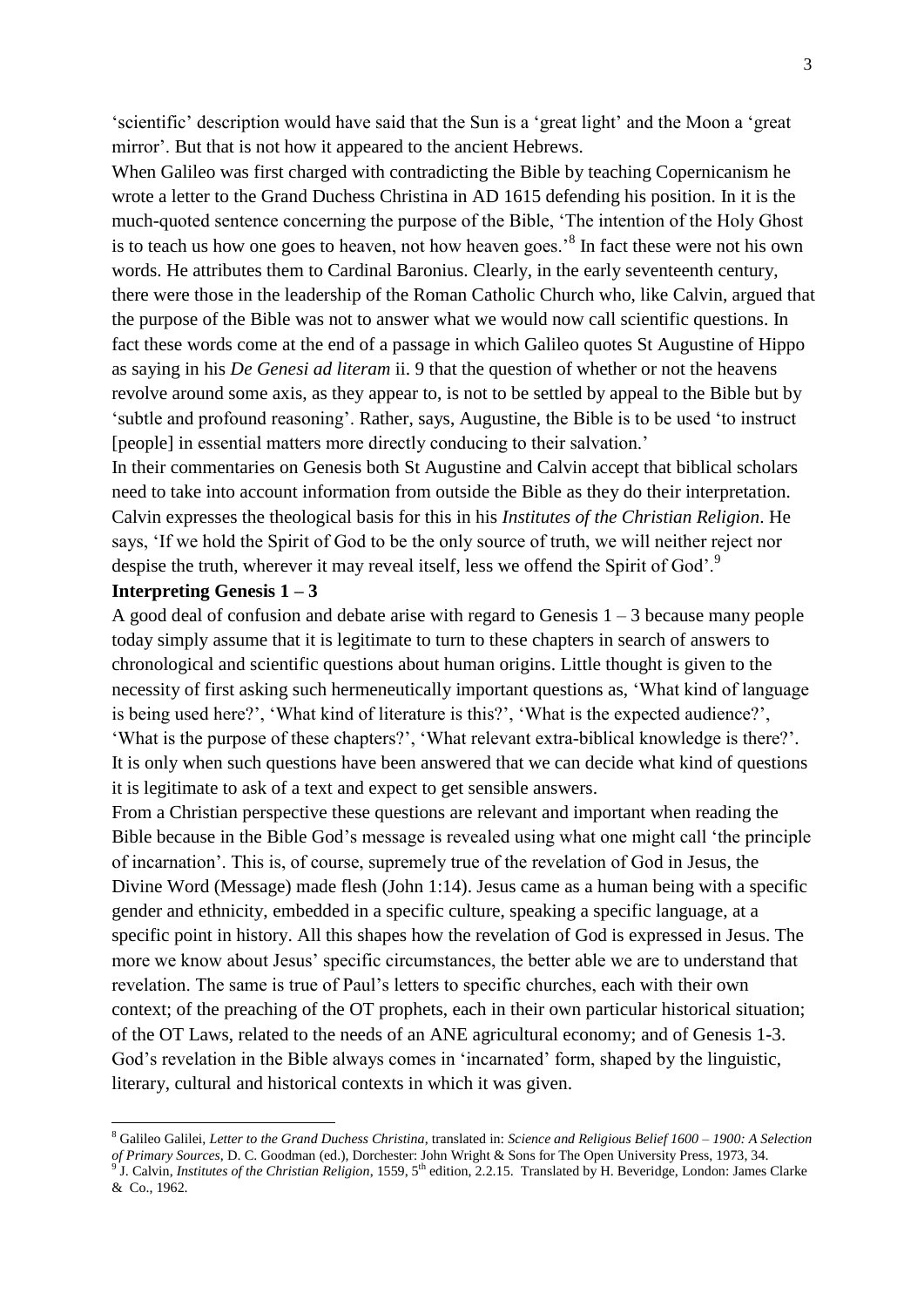Although, thanks to archaeological discoveries, it has become increasingly clear over the past century or so that Genesis 1 – 3 fits into a context of ancient Near Eastern literature and thought about creation this is often not taken seriously by people who read these chapters seeking information about cosmic and human origins. Some assume that it can be read as if it shares and addresses our post-enlightenment scientific concerns, when it does not. Clifford and Collins list four major differences between ancient Near Eastern (ANE) and scientific ways of approaching the topic of creation.<sup>10</sup>

- 1. ANE writers imagine and present divine action in creation on the model of human making or natural activity. Scientists regard creation as the impersonal action of physical forces.
- 2. The focus of ANE accounts is the emergence of human society. They are primarily concerned about the origins of community and culture. Scientists are primarily concerned about the emergence of the physical world.
- 3. ANE texts present creation as a drama, a story. The story is usually selective and incomplete because it has a limited purpose. Science offers an account of the unfolding of an impersonal process governed by the laws of nature and seeks to be as comprehensive as possible.
- 4. The criterion of truth in the ANE accounts is functional, "Does the story enable me to cope satisfactorily with some aspect of life now?" For scientists the criterion is, "Does it explain all the scientific data satisfactorily?"

Now, the OT comes from this ANE world, *not* from the scientific culture of the modern Western world. We must therefore read it in the context of ANE culture and its interest in creation, not ours. If we don"t do that we are not really listening to the Bible, but simply hearing our own voice echoing off its pages. As Pinnock and Callen put it,

"Unless we pay due attention to the form in which God"s word comes to us, we will not be able to grasp what that Word is. Instead we will tend to twist the text and make it say what our context wants to hear. If we replace the original sense by superimposing upon the text our modern set of assumptions, we will abuse the Bible as surely as if we had denied its authority.<sup>'11</sup>

If we are to take the ANE context of Genesis  $1 - 3$  seriously we must not read it as if it were a quasi-scientific, chronological account of creation, but as a story, indeed as two stories. **Genesis 1:1 – 2:4a** is the story of the creation of planet earth and its creatures by a worker who does a planned and ordered week's work. At the start 'the heavens and the earth' are "shapeless and empty". The first three days are spent shaping them by acts of separation: separating light from darkness, the waters above the firmament from those below it, the dry land with plants on it from the waters. On each of the next three days these 'shapes' are each filled with appropriate creatures. This is why the Sun, Moon and stars do not appear until Day Four to fill the 'shape' of 'light and darkness' made on Day One. On Day Five the birds are made to fly across the face of the firmament and the fish are made to fill and swim in the waters below it. The animals and humans are made on Day Six to fill the land and eat the vegetation that grows on it. On the seventh day the worker rests, so setting a pattern for human work and leisure. The scheme is figurative and logical, not historical and

-

<sup>&</sup>lt;sup>10</sup> R. J. Clifford & J. J. Collins, 'Introduction: The Theology of Creation Traditions', in R. J. Clifford & J. J. Collins, *Creation in the Biblical Traditions*, *CBQMS* 24, Washington D.C.: Catholic Biblical Association of America, (1992), 1 – 15.

<sup>11</sup> C. H. Pinnock & B. L. Callen, *The Scripture Principle*, Grand Rapids: Baker, 2006, 114.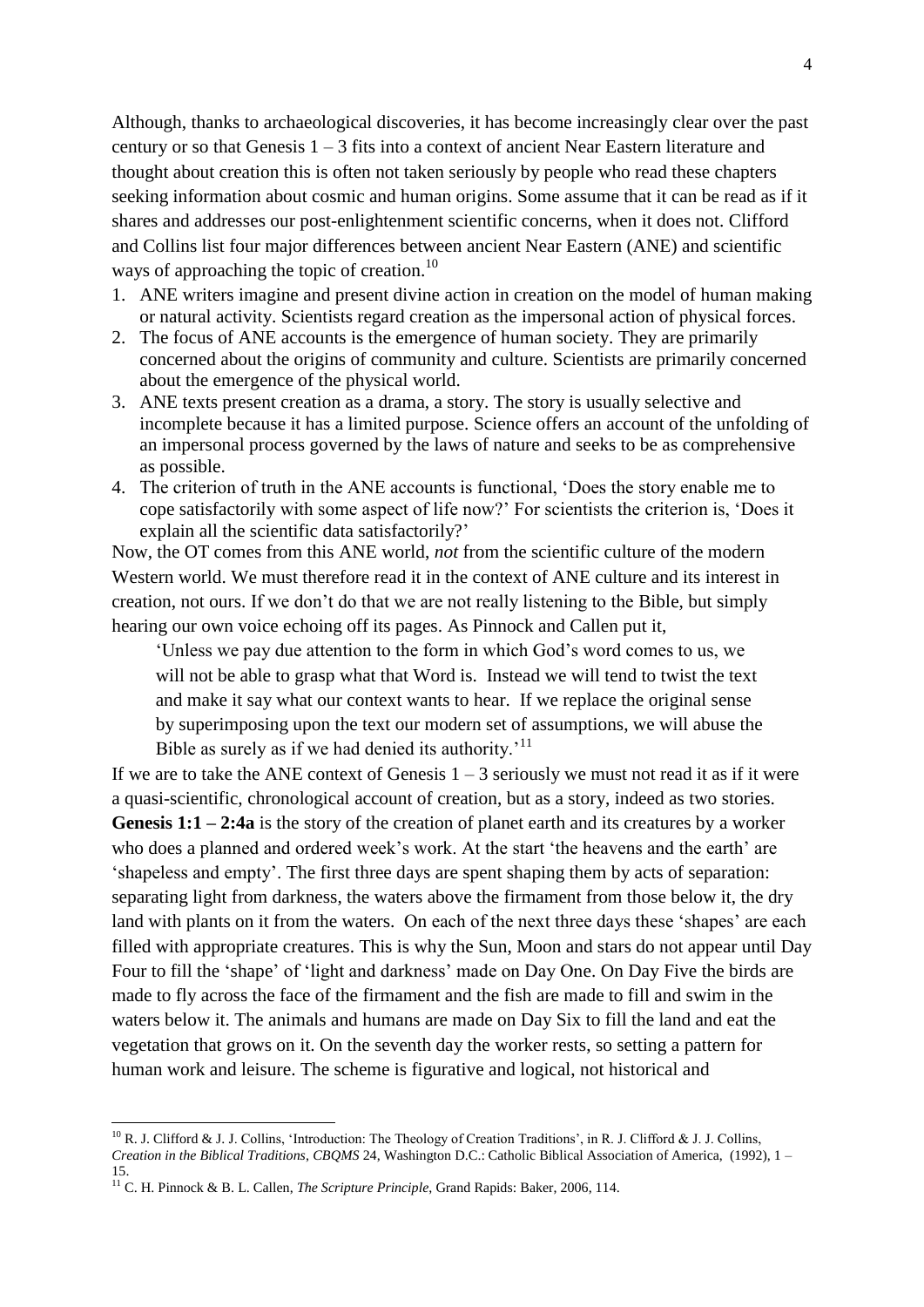chronological. As with other ANE creation stories the focus is the creation of humans and their nature and purpose.

Walton argues that in ANE creation stories something is thought of as created, not when it exists as a material entity, but when it is given a function relative to human beings, "People in the ancient world believed that something existed not by virtue of its material properties, *but by virtue of its having a function in an ordered system* .. That is, in relation to society and culture.<sup> $12$ </sup> On the first three days God brings into being three functional systems that are crucial for human life: the time system, the weather system and the food system. When God"s acts of creation are described as "good" the Hebrew word used, *tôb*, is best understood in its commonest sense as 'fit for purpose'. These three systems were fit for the purpose of making human society and culture possible on earth.

**Genesis 2:4b – 25** is primarily about the creation of human beings and uses the model of human making of a potter or sculptor. It, too, should be read as a figurative narrative which conveys theological truths about God and the nature and purpose of God"s creation. It uses motifs that are found in other ANE creation stories: a well-watered paradise, humans made from clay and a divine element, the institution of marriage.<sup>13</sup> The focus of the account of the creation of humans in Genesis 2 is the bringing into being of the functional system which was seen as the basis of society in the ANE, namely marriage. A misunderstanding of the significance of the theme of 'naming' in the story sometimes overshadows this. It is often assumed that the naming of the animals by Adam in Genesis 2 is about his exertion of authority or power over them. However, in a careful study of naming incidents in the Old Testament Ramsey has shown that this is not the meaning of such acts.<sup>14</sup> Indeed, in some notable cases a naming follows the *loss* of authority or power over what is named. <sup>15</sup> Ramsey argues that name-giving in the Old Testament is not an act of domination but of discernment of a situation. Through naming the animals Adam discerns, as God has already, that none of them is a suitable companion for him. After the woman"s creation his naming of her is not an act of domination but shows that he has discerned that she is that suitable companion, and the marriage relationship is described.

**The story in Genesis 3** has no exact parallel in extant ANE literature. It does, however, have a number of motifs in common with other ANE literature: the desire of humans to become like God through acquiring wisdom and immortality, the tree of life, being deprived of the tree of life by a serpent, the loss of harmony with the non-human creatures.<sup>16</sup> This story provides a profound theologically based analysis of the human condition. Because the relationship between humans and their Creator has been ruptured by disobedience, three other vital relationships have been affected. The individual human being is no longer at ease with her/himself: Adam and Eve felt shame. This is the root of our psychological problems. Secondly, the relationship between humans has gone wrong: Adam blamed Eve. Here we see

<sup>12</sup> J. H. Walton, *The Lost World of Genesis 1*, Downers Grove: IVP Academic, 2009, 26. For more detail on this see, J. H. Walton, *Genesis 1 as Ancient Cosmology*, Winona Lake: Eisenbrauns, 2011, 119 – 121.

<sup>13</sup> See, for example, the stories of *Atrahasis* and *Enuma Elish* in: S. Dalley, *Myths from Mesopotamia*, Oxford: OUP, 2008 (rev. ed.).

<sup>&</sup>lt;sup>14</sup> G. Ramsey, "Is Name-Giving an Act of Domination in Genesis 2:23 and Elsewhere?", *Catholic Bible Quarterly* 50(1988), pp.  $24 - 35$ .

For example: Gen.  $26:17 - 21$ ; 1 Sam.  $4:19 - 22$ .

<sup>16</sup> See, for example, the stories of *Adapa* and *Gilgamesh* in: S. Dalley, *Myths from Mesopotamia*, Oxford: OUP, 2008 (rev. ed.).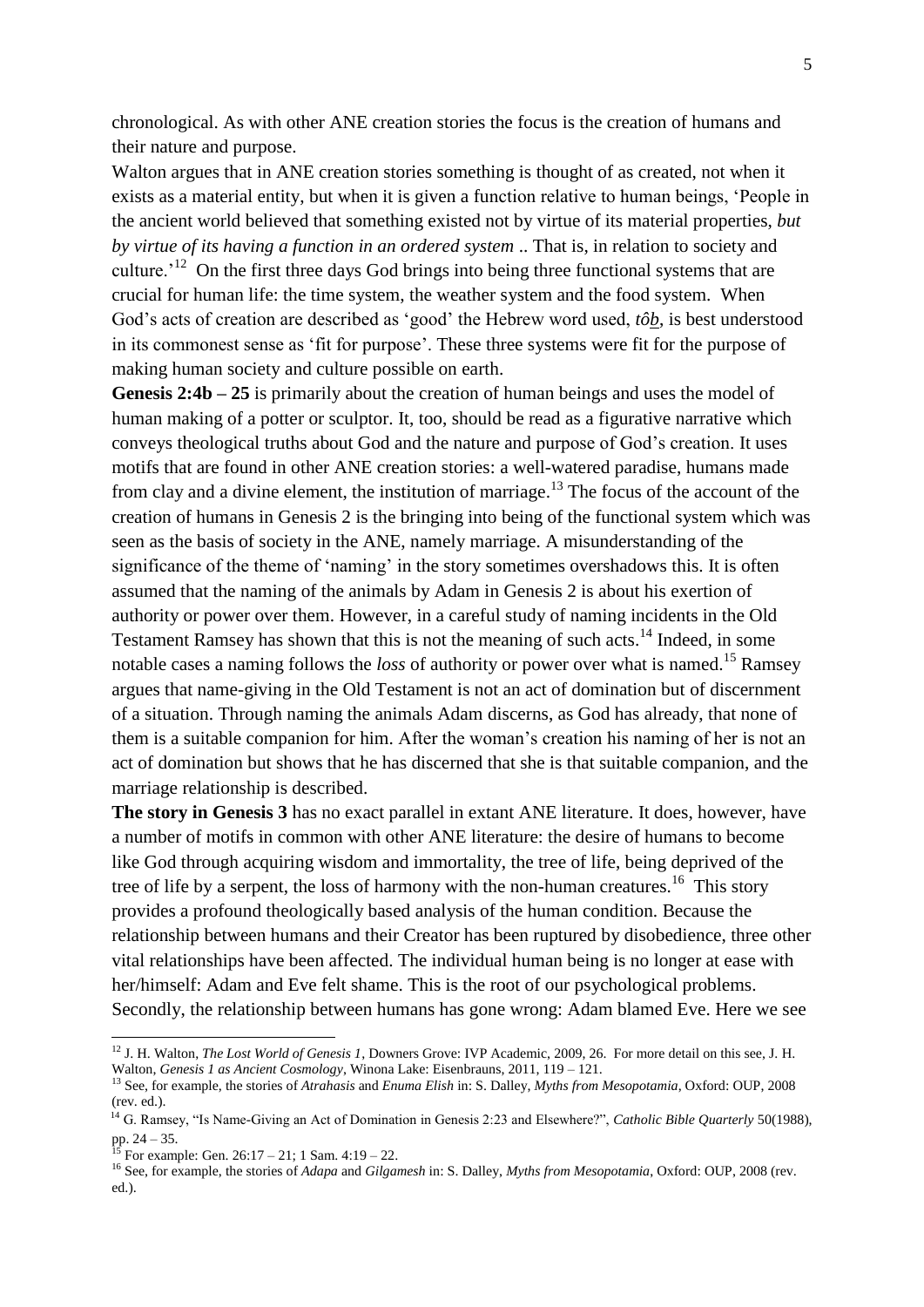the root of our social problems. Thirdly, humans are out of harmony with the non-human creation: the ground is cursed. This is the root of our ecological problems.

### **The Purpose of Genesis 1 – 3**

When Genesis  $1 - 3$  is seen in its ANE context it is clear that the purpose of these chapters is not to provide what we would regard as scientific information but to provide the ancient Hebrews with an understanding of the nature and purpose creation, and of the place of humans in it, which stood in contrast with the ideas of the cultures around them. This has been the view of most Old Testament scholars for several decades.<sup>17</sup> I will indicate briefly three examples of such polemic against ideas widely held in the ANE.

We have already noted that in Genesis 1:16 the Sun and the Moon are referred to as 'great lights', using a common word that could be used of any self-luminous entity, such as an oil lamp. Why didn't the writer use the normal Hebrew words for 'Sun' and 'Moon'? Very probably the reason is that in the cultures around them these words are the names of important gods, since the Sun, Moon and planets were regarded as the manifestations of major deities. It is notable that in the Babylonian creation story *Enuma Elish* Marduk does not create the Sun and Moon, because they already exist as gods, but simply assigns them their 'stands' or places in the heavens he creates.<sup>18</sup> In Genesis 1 these heavenly bodies 'rule' the day and the night simply in the sense of being calendar markers. In the other cultures they ruled people"s lives by determining what happened to them. Hence they needed to be worshipped. By describing them as simply great oil lamps in the sky Genesis is attacking polytheism in general and astrology in particular. Several times in the Old Testament the Hebrews are told not to worship or bow down to the Sun and Moon and stars, a prohibition which was sometimes broken, 'When you look up to the heavens and see the sun, the moon, and the stars, all the host of heaven, do not be led astray and bow down to them and serve them. $19$ 

In Genesis 1 two verbs are used of God"s activity: *bārā'* ("to create") and *'āśāh* ("to make"). In the OT the first is only used with God as subject when used in the active form. The second is used of human making. The use of it in Genesis 1 is one reason for seeing it as a figurative account using the model of human making of God"s creative activity. The fact that *bārā'* is used of the creation of humans in v. 27 is sometimes taken to indicate that there was something special about the way humans were created. This, however, ignores its use in v. 1. Here 'the heavens and the earth' is probably a figure of speech called a 'merism' which refers to two extremes to express the idea of "everything". Its use is very common in Hebrew. So, everything, not just humans, is "created". The same point is made at the end of the story in 2:3. Even more significantly, the only other use of *bārā'* in the story is in v. 21, "And God created the great sea monsters". Why is it used there? Not because there was anything special about the way these monsters were created, but because these monsters had a special theological significance in ANE thought. In Mesopotamian, and possibly Canaanite, thinking about creation the creator god had to defeat the forces of chaos before being able to create an ordered world. These forces are depicted as hideous monsters in raging waters.<sup>20</sup> The

-

<sup>&</sup>lt;sup>17</sup> See, for example, G. F. Hasel, 'The Polemic Nature of the Genesis Cosmology', *EvQ*, 46 (1974), 8 – 102.

<sup>18</sup> S. Dalley, *Myths from Mesopotamia*, Oxford: OUP, 2008 (rev. ed.), 255.

<sup>&</sup>lt;sup>19</sup> For example: Deut. 4:19; 17:3; 2 Kgs 17:16; 21:3; 23:5.

<sup>&</sup>lt;sup>20</sup> S. Dalley, *Myths from Mesopotamia*, Oxford: OUP, 2008 (rev. ed.), 237.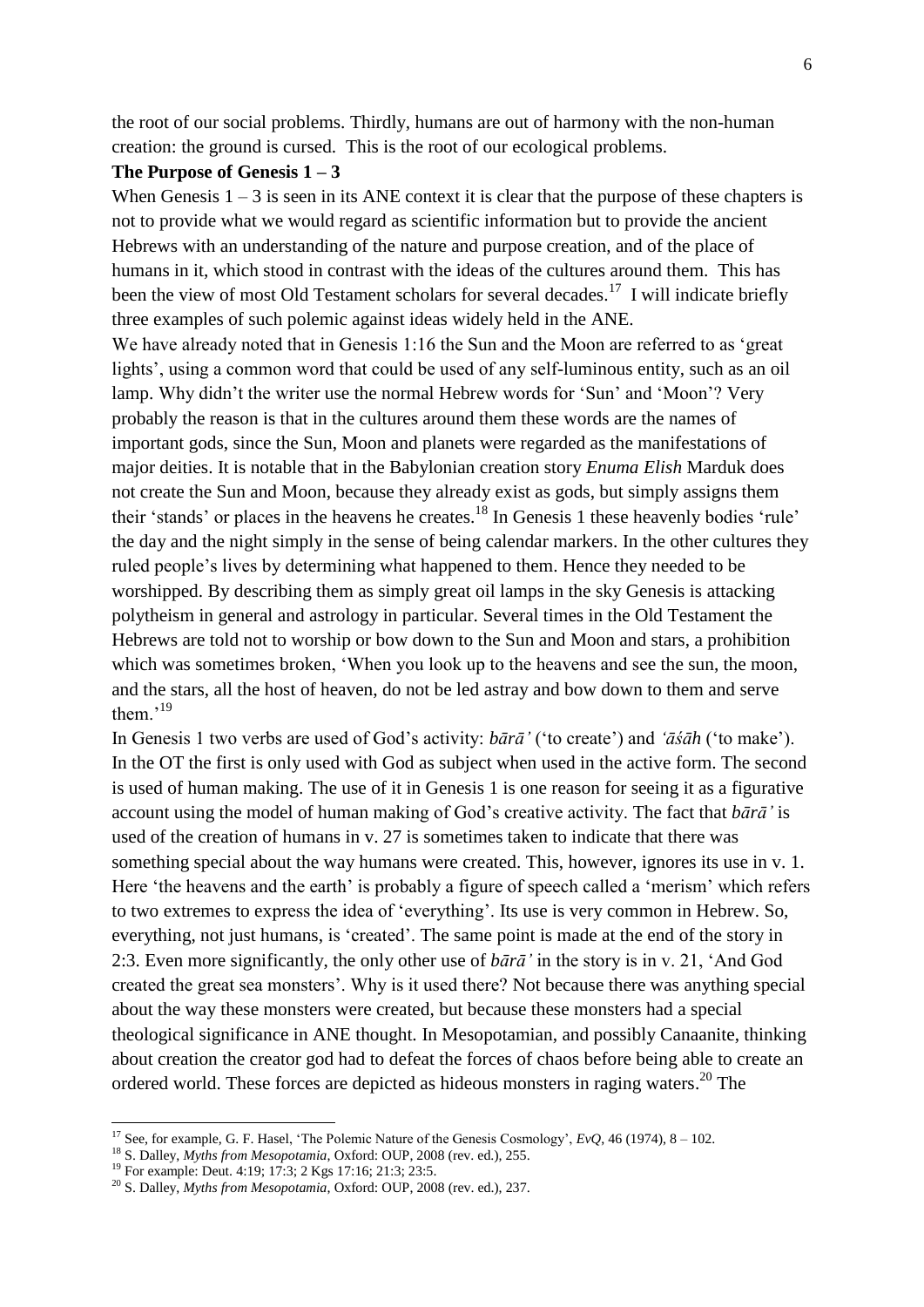Hebrews were aware of this imagery because their poets and prophets make use of it when referring to Yahweh as Creator.<sup>21</sup> They even name one of the monsters as Leviathan, the name of a monster in Canaanite texts which date from before 1200 BC, centuries before the Hebrew poets use it.<sup>22</sup> So, Genesis 1 does not use  $b\bar{a}r\bar{a}'$  to indicate acts of creation that are special because of "how" God made things but to make a polemical point by indicating acts that have a special theological significance. The God the Hebrews worshipped created everything. Yahweh did not have to battle with chaos monsters, any monsters there are were made by Yahweh. Yahweh has a special purpose for humans.

Genesis 1:26 – 28 makes clear that humans have a special place and function in God's world. Only they are made in God"s image and likeness and they are given dominion over the rest of creation. In Genesis 3 Adam and Eve, before their disobedience, had an intimate relationship with God. This is a very different picture of the nature and function of humans from that found in the Babylonian texts. In these texts humans are created to be the slaves of the gods, having 'the work of the gods' imposed on them.<sup>23</sup> It is their role to 'bear the yoke', to 'bear the load of the gods", by providing them with what they need: houses (temples), food and drink (sacrifices).<sup>24</sup> It has also been noted that in the cultures around ancient Israel it is only kings who are sometimes spoken of a being the image of the national deity. In Genesis 1 it is every human being, male and female, who is made in the image of God.

Down the centuries there has been much debate about what it means for humans to be made in "the image and likeness of God". There is general agreement among Old Testament scholars today that 'image' and 'likeness' do not refer to two different things but are used in typical Hebraic parallelism as two ways of referring to the same thing. There is also now a wide consensus that what being made in 'the image and likeness of God' means is indicated by v. 26b and v. 28 in which humans are given dominion over the other creatures. The terms 'image' and 'likeness' can be used of statues. In the ANE rulers set up statues of themselves in various parts of their domain so that their subjects would know who ruled them.<sup>25</sup> Humans were intended to be the representatives of God on earth, ruling it on God"s behalf. This implies that the human personality can express, in a finite way, something of the nature of God. It is only because this is so that the incarnation of the Word was possible. God is spirit (John 4:24) and the qualities by which humans can reflect the nature of God, such as the "fruit of the Spirit' that the Apostle Paul lists in Galatians 5:22, are not going to result in any physical change that could be seen in the fossil remains of ancient hominins.

# **Genesis 1 and Science**

-

If we follow Calvin"s advice and do not try to glean scientific information from the Genesis 1 – 3, can we learn anything from them that is relevant to science? History indicates that we can. For example, we learn the following vital theological truths from Genesis 1:

- 1. There is one, self-existent, Creator God.
- 2. This Creator is rational (the biblical term would be "wise").

 $^{21}$  Pss.74:12 – 17; 89:8 – 12; Job 26:10 – 13; Isa. 51:9 – 10.

<sup>22</sup> N. Wyatt, *Religious Texts from Ugarit*, Sheffield: Sheffield Academic Press, 1998, 115, n.4.

<sup>23</sup> S. Dalley, *Myths from Mesopotamia*, Oxford: OUP, 2008, 261.

<sup>24</sup> S. Dalley, *Myths from Mesopotamia*, Oxford: OUP, 2008, 15.

<sup>25</sup> See, for example, A .R. Millard & P. Bordreuil, "A Statue from Syria with Assyrian and Aramaic Inscription", *Biblical Archaeologist*, 45 (1982), 124 – 43.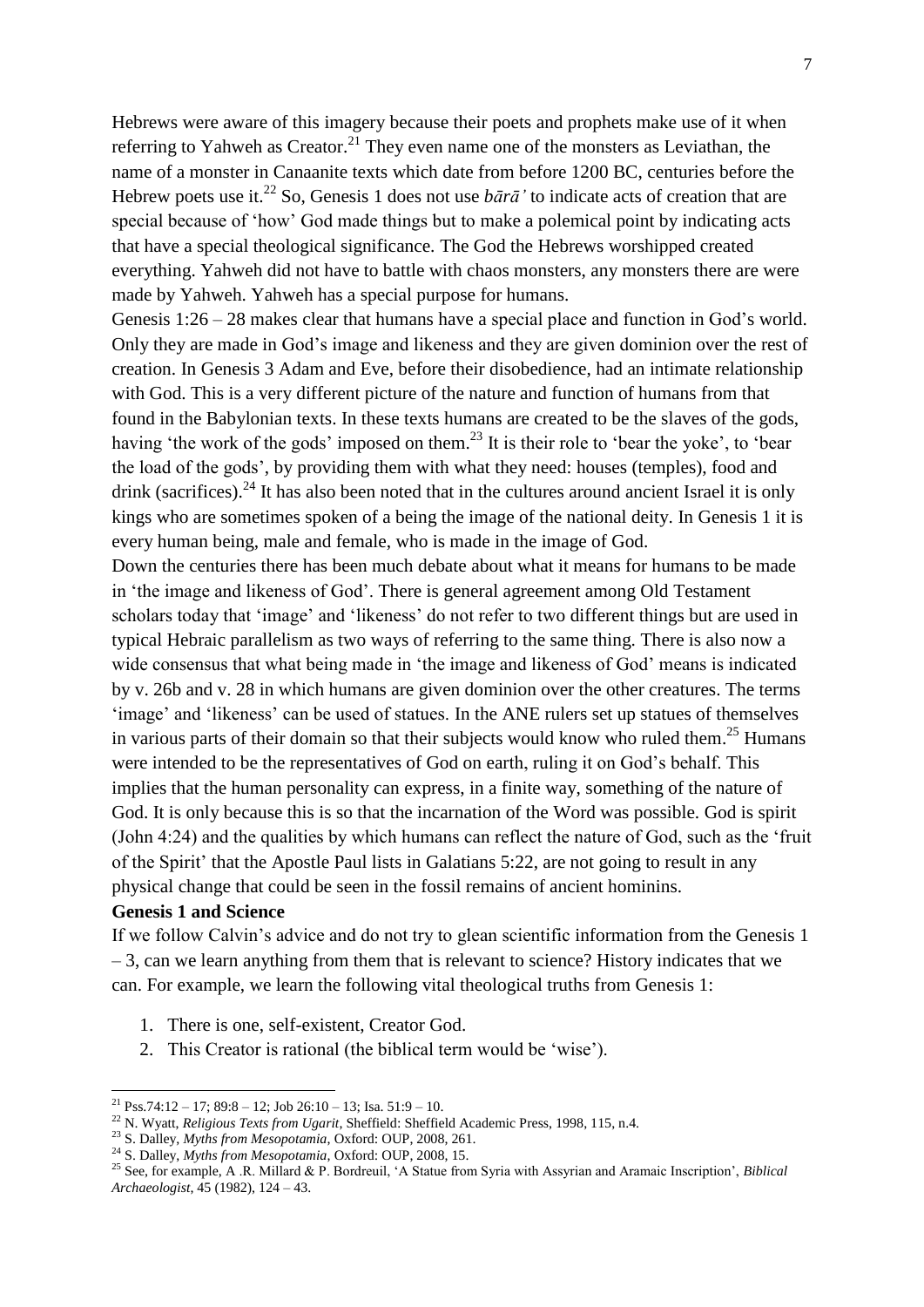- 3. This is evident in the fact that the creation is ordered and planned.
- 4. Humans are created in the image and likeness of the Creator.
- 5. Creation was a free act of God.

The significance of these truths is that in light of the first three of them the early modern scientists concluded that there ought to be regularities, 'laws of nature', in the world. The fourth gave them the confidence that humans ought to be able to discern and understand these regularities, and the fifth indicated that humans cannot "second guess" what God has done but must go out and observe and experiment in order to discover these regularities. Some philosophers and historians of science argue that the fact that these truths were part of the thought-world of late medieval Europe was a significant factor in the rise of modern science in Western Europe.<sup>26</sup>

In the second part of this lecture I want to argue that two key theological assertions of the biblical creation stories are consonant with the modern scientific accounts of the origins of the cosmos and of humans.

## **The Bible and Cosmic Origins**

In *A Brief History of Time* Stephen Hawking tells of an audience which a group of cosmologists had with the Pope in 1981. The Pope told them that the Roman Catholic Church had no problem with the Big Bang Cosmology, but that they "should not enquire into the big bang itself because that was the moment of Creation and therefore the work of God." Hawking comments, "I was glad then that he did not know the subject of the talk I had just given at the conference – the possibility that space-time was finite but had no boundary, which means it had no beginning, no moment of Creation. I had no desire to share the fate of Galileo.<sup>27</sup> I think that both the Pope and Hawking were wrong in thinking that the question of the physical nature of the origin of our cosmos and whether or not it has a discernible date is of any relevance biblically and theologically. The fundamental issue in the Christian theology of creation has never been chronological but ontological. The roots of this, I suggest, are to be found in Genesis 1:1.

It must be said, first of all, that in Hebrew this verse is ambiguous. English versions have traditionally translated it in the way the KJAV does, "In the beginning God created the heaven and the earth (full stop)'. This has then been taken to refer to the ultimate origin of the material cosmos. However, some more recent translations, such as the GNB and the NRSV, adopt a different, but grammatically equally valid, translation, "In the beginning, when God created the heavens and the earth, the earth was a formless void ....'. This can be taken to mean that the story begins with the existence of an unformed and empty earth and is all about how it is given form and content. Such a reading would fit with Walton"s contention referred to above that in the ANE creation is not about the origins of material entities but about the origins of functional systems relating to human society. Whichever way one takes it, there is a point about Genesis 1:1 which is obscured in all our English translations. The standard

<sup>26</sup> R. G. Collingwood, *An Essay on Metaphysics*, Oxford: OUP, 1947, 127; I.G. Barbour, *Issues in Science and Religion*, Englewood Cliffs: Prentice-Hall, 1966, 45; R. Trigg, "The Christian roots of scientific reasoning", in: *Can we be sure about anything?*, D. Alexander (ed.), Leicester: Apollos, 2005, 30 – 48; E. C. Lucas, 'A biblical basis for the scientific enterprise' in: *Can we be sure about anything?*, D. Alexander (ed.), Leicester: Apollos, 2005, 49 – 68.

<sup>27</sup> S. Hawking, *A Brief History of Time*, London: Bantam Press, 1988, 116.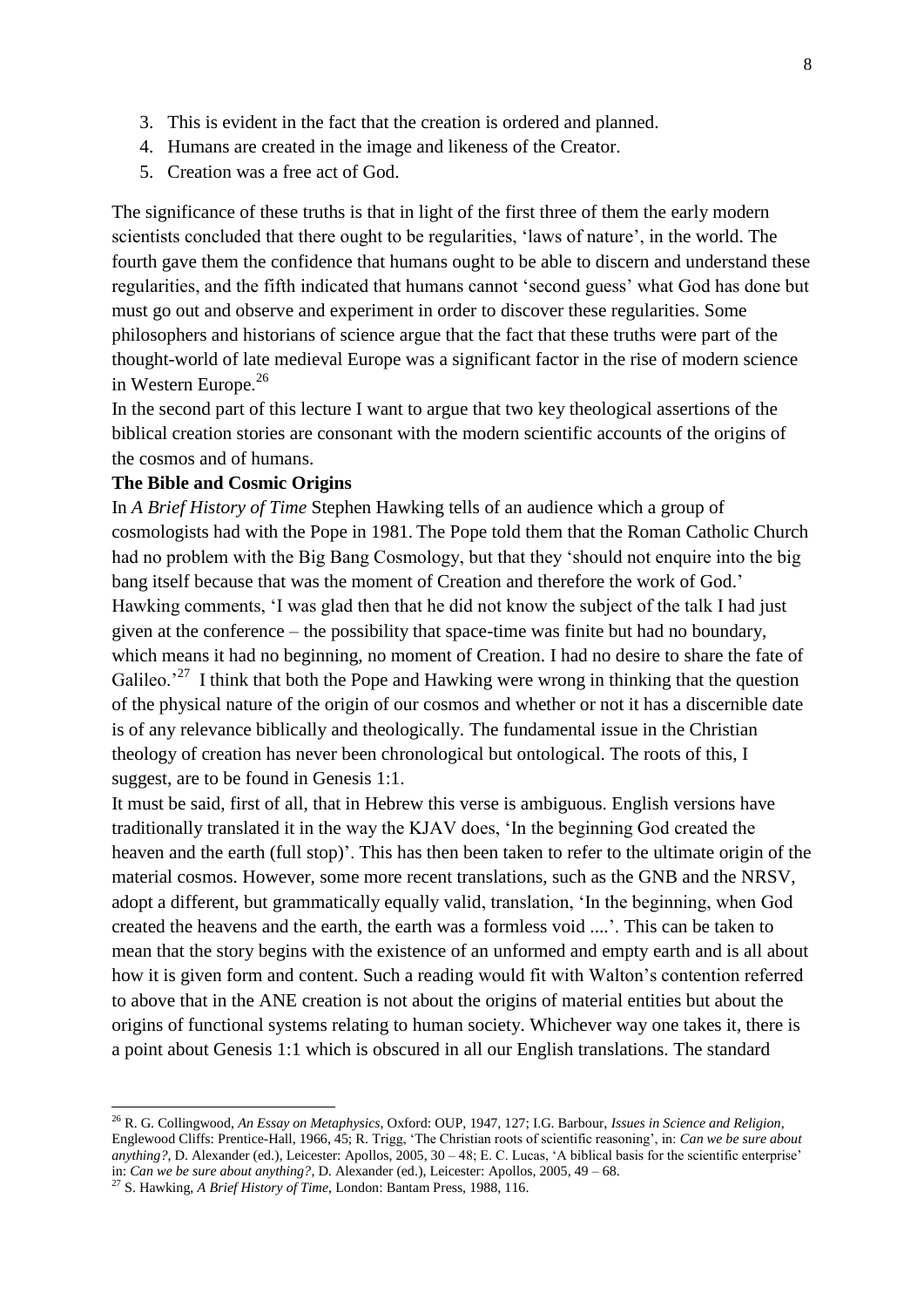Hebrew text, what is called the Massoretic Text, does not say "In the beginning" but "In beginning'.

Let me explain this in some detail. In Hebrew the 'definite article', the word 'the', is not a separate word, as it is in English, but a prefix added to a noun to make it definite. There are rules about the vowel which must follow it. In English transliteration it is represented as the consonant "h". There is, however, a complicating factor. Some Hebrew prepositions are not separate words, as they are in English, but are prefixes. This is true of the preposition 'in', which is a prefixed 'b', which takes its own particular vowel. When added to a definite noun the prefixed preposition replaces the "h" of the prefixed definite article but, and this is the key point, the vowel that went with the definite article is kept, so indicating the presence of the "hidden" definite article. The opening word of Genesis 1:1 has the prefixed "b" with its own vowel ( $b^e r\bar{e}$ 'šîth), not that of the definite article ( $b\bar{a}r\bar{e}$ 'šîth). Hence, it should be translated as "In beginning". Now, the earliest Hebrew manuscripts do not have the vowel signs which are found in the Massoretic Text. They began to be used around about AD 700. However, we do know that the practice of reading Genesis 1:1 as "In beginning ..." goes back a long way before this. It was read in this way by the Jewish scholars who first translated Genesis into Greek in about 250 BC. In Greek both the word 'the' and the proposition 'in' are separate words. The Greek translation of Genesis 1:1 is clearly "In beginning ...", without the word "the". Interestingly, this is also how John begins his Gospel, written in Greek, "In beginning was the word ...'. Again, our English translations hide that fact. No doubt John was deliberately echoing the Greek translation of Genesis 1:1.

What is the significance of this? I suggest that it shows that from an early period the Jews understood that the key thing about creation is not that it had any datable beginning, its chronology, but that the creation is dependent for its nature and existence on the Creator God, its ontology. This has always been the main point of the Judeo-Christian doctrine of *creatio ex nihilo*, "creation out of nothing". It is debatable whether or not this can be legitimately read out of Genesis 1:1, but it is certainly a legitimate way of expressing the overall understanding of creation as expressed in the Hebrew Bible, even though it is not expressed in those terms until we find it in 2 Maccabees 7:28, "God made them [the heaven and the earth] out of things that did not exist." This probably dates from about 100 BC. It is echoed in the New Testament in Hebrews 11:3, "By faith we understand that the worlds were prepared by the word of God, so that what is seen was made from things that are not visible.'

In biblical times there were basically three ways of thinking about the relationship of the material world to God or the gods. One was dualism: the belief that both God and matter have always existed. All that God can do is shape matter, and it may resist God"s attempts to do this, as in Plato"s creation myth *Timaeus*. This makes matter an eternal evil principle over against the good God. A second approach is pantheism: the belief that God and the material world are intimately bound together, that in some way "all is God". This was the view of the Stoics, who thought of God as the 'soul of the universe'. Jews and Christians rejected both of these views. They were monotheists: believing that there is only one eternal, self-existent entity, God. All else that exists does so only because God brought it into being and continues to sustain its existence. It is a "creation out of nothing" because it is not some kind of emanation from God and because "there was when it was not", which cannot be said of God who is eternally self-existent. Note the absence of the word 'time' from that phrase, 'there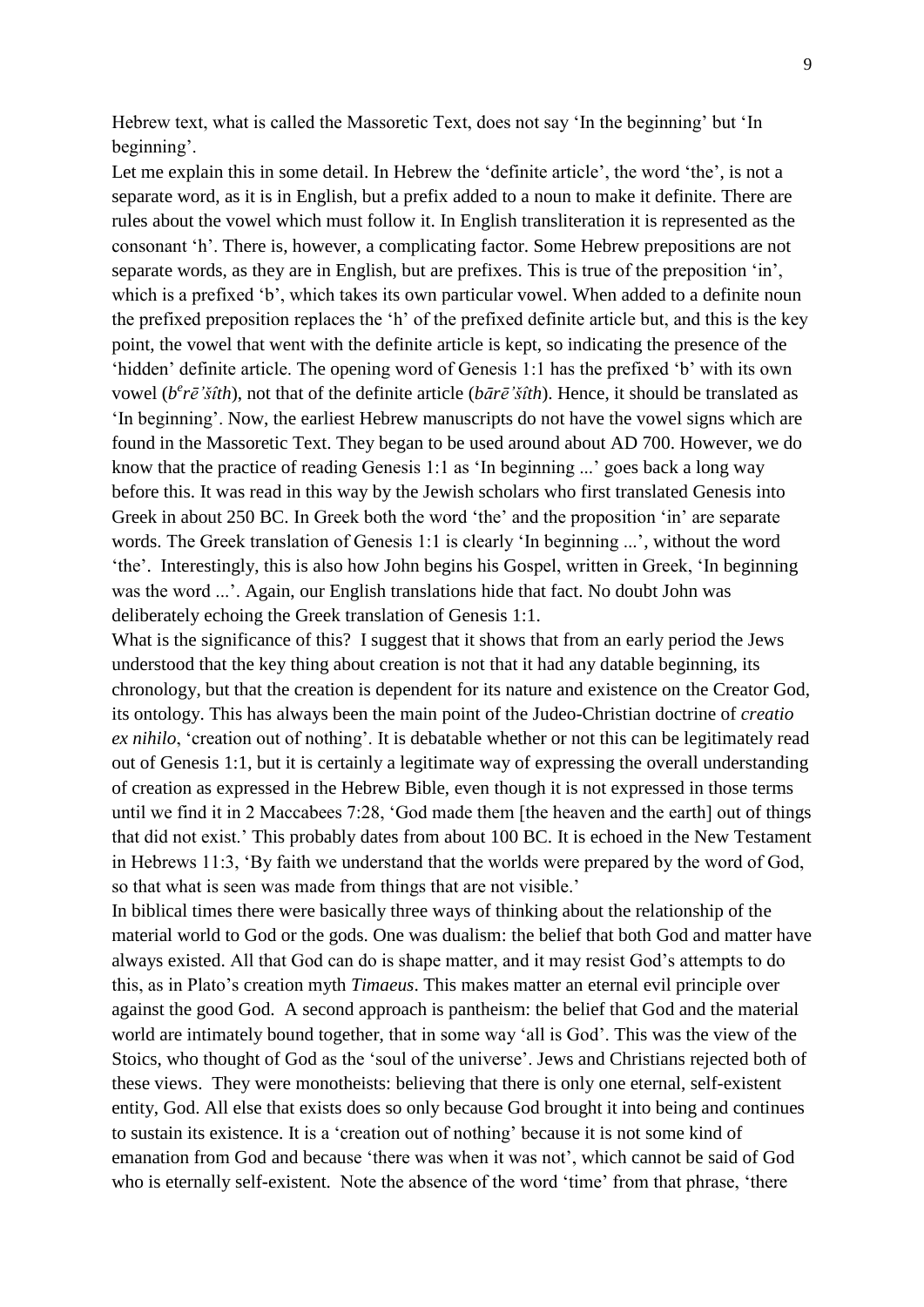was when it was not'. St Augustine of Hippo had the insight to realise that time is a property of the created order and did not exist before it was created. As he famously put it, God 'created the world *with* time not *in* time'.<sup>28</sup> There is a foreshadowing of Einstein's concept of the space-time continuum in this.

I have already made the point that the biblical story of creation makes clear that God was free to create whatever God wanted to in whatever way God wanted to do it. For this reason the debate about whether the cosmos has a datable beginning, as in the basic form of the Big Bang theory, or does not, as in Hawking's version of it and in the Steady State theory which for a while rivalled the big bang theory, is a debate that does not make any difference theologically. God was free to create any one of these types of universe, or maybe we have not yet really understood what type of universe it is! What we do need to be clear about is that science itself cannot address the question of whether or not this is a created universe. This is because it cannot address the question of the ultimate origin of energy and matter which, as Einstein showed, are two sides of the same coin. It simply presupposes their existence, and with its methodology energy and matter are all that it can investigate. All that scientific cosmology can ever do is take us back to some state of energy and matter. In the Big Bang theory this is a quantum vacuum. A quantum vacuum is not 'nothing', it is a special kind of energy field with an average energy of zero but the strange property that in it there are random fluctuations such that a "big bang" can happen. There are scientists who are not religious believers who recognise this limitation of science. Prof. Martin Rees, who is the current Astronomer Royal and Professor of Astrophysics and Cosmology at Cambridge University, and says he is not a Christian believer, has written:

"The pre-eminent mystery is why anything exists at all. What breathes life into the equations of physics, and actualized them in a real cosmos? Such questions lie beyond science, however; they are the province of philosophers and theologians. $^{29}$ 

It is this question, and not the questions asked by modern science, that is addressed by the story in Genesis 1.

#### **The Bible and Human Origins**

-

The other theological assertion I want to consider is that humans are special, being made in the image and likeness of God. I will argue that this does *not* require us to believe that at some point God intervened in a special way in the process of biological evolution to bring humans into existence.

Some people think that the way the creation of Adam is described in Genesis 2:7 suggests a special process, different from that used for other living creatures because, having "formed man from the dust of the ground', God 'breathed into his nostrils *nishmath chayyîm* ('the breath of life") and the man became a *nephesh chayyāh* ("a living soul/being)". However, this is not the case. What some English translations hide is that the phrase *nephesh chayyāh* is used a few verses later to describe all the other creatures that God also created out of the ground (v. 19). Moreover, *nishmath chayyȋm* is something possessed by all the creatures which Noah took into the Ark (Genesis 7:22). So, Genesis 2 does not imply a different mode

Harmondsworth: Pelican, 1981, 436. There is a lengthy discussion of the nature of time in Augustine"s *Confessions*, Bk XI. <sup>29</sup> M. Rees, *Our Cosmic Habitat*, Princeton: Princeton UP, 2003, xi.

<sup>28</sup> St Augustine, *City of God*, Bk XI ch. 6. See: Augustine, *City of God*, trans. H. Bettenson, ed. D. Knowles,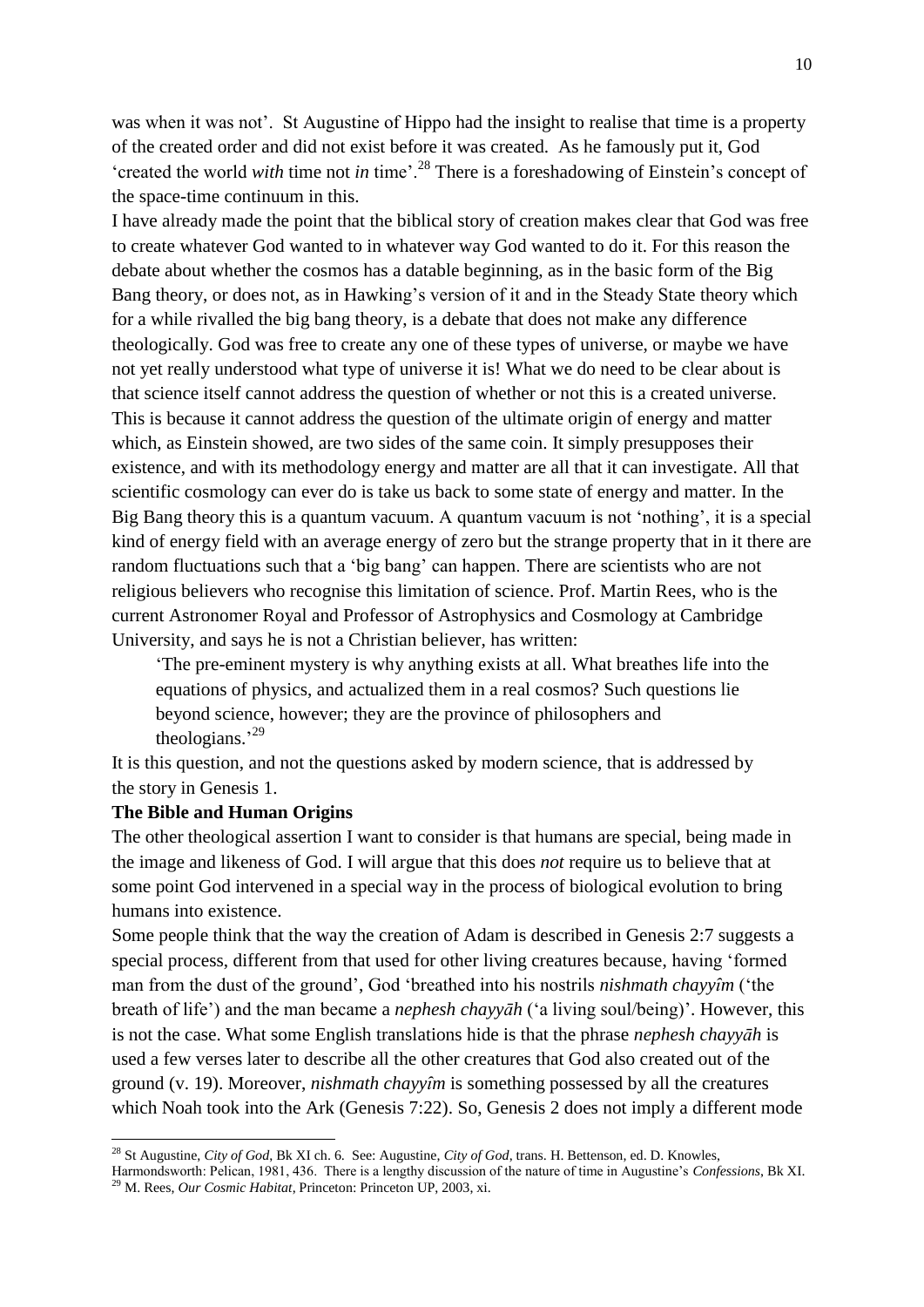of creation for humans from that for other living creatures. We"ve seen that the same is true of the use of *bārā'* of the creation of humans in Genesis 1:27. In these stories human specialness does not rest in *how* God created them but in the relationship which God chooses to have with them and the task God gives them.

Can we say anything about how this might come about through a seamless evolutionary process? Here I want to invoke two ideas that are being increasingly discussed in biology but are still somewhat controversial. The first, and less controversial, is the concept of "emergent properties". This is a concept which arises from the work done by Ilya Prigogine on what he called "dissipative structures", for which he was awarded the Nobel Prize for Chemistry in 1977. What Prigogine and his collaborators have shown is that in some "open" systems, that is, systems which can exchange energy or matter with their environment (which is true of biological systems), order and organisation can actually arise "spontaneously" through a process of 'self-organisation'.<sup>30</sup> This new state of organisation is sometimes an 'emergent property", the existence of which could not have been predicted beforehand on the basis of the bottom-up reductionist view of cause and effect which is commonly used in science. An example of this is the organisation of electrons into "Cooper pairs" that underlies the phenomenon of superconductivity. In his 1998 Nobel Prize lecture Robert Laughlin emphasised that this emergent property arises from the nature of certain metallic lattice structures as a whole and could not have been predicted in a bottom-up way.<sup>31</sup> Emergent properties become more likely as a system increases in complexity. Peacocke argued that the genetic code is such a property.<sup>32</sup> Its existence and nature depends on the physics and chemistry of DNA and the bases of which is made, but is not a necessary consequence of them nor could it have been predicted from them in a bottom-up way. It exists as a property of the networks of interrelations which constitute the living cell.

A concept that is related to emergent properties is "top-down" or "downward" causation. Since an emergent property is a property of a system as a whole at a certain level of complexity, it exerts constraints on the 'parts' of which the system is made, so that they behave differently than they would in isolation.<sup>33</sup>

The nature of human self-consciousness is very poorly understood and hotly debated, but some researchers in the field have argued that it should be seen as an emergent property.<sup>34</sup> In a recent article entitled "The New Century of the Brain" Yuste and Church say, "the brain, too, probably exhibits emergent properties that are wholly unintelligible from the inspection of single neurons or even a coarse, low-resolution picture of the activity of large groups of neurons'.<sup>35</sup> In fact the idea of human consciousness as an emergent property was put forward by Alexander in the Gifford Lectures of 1916 – 18, but without the scientific backing it can now be given.<sup>36</sup> The philosopher Klapwijk argues for it in more modern terms as part of an

<sup>30</sup> I. Prigogine & I. Stenger, *Order out of Chaos*, London: Flamingo, 1988, xv.

<sup>31</sup> Quoted by G. Ellis in "View from the top", *New Scientist*, 17 August 2013, 28 – 29.

<sup>32</sup> A. Peacocke, *God and the New Biology*, London: J. M. Dent & Sons, 1986, 25 – 26.

<sup>&</sup>lt;sup>33</sup> A. Peacocke, *Theology for a Scientific Age*, London: SCM, 1993 (Enlarged Edition), 53 – 55.

<sup>34</sup> A. Peacocke, *Theology for a Scientific Age*, London: SCM, 1993 (Enlarged Edition), 60 – 61.

<sup>35</sup> R. Yuste & G. M. Church, "The New Century of the Brain" *Scientific American*, 310.3 (March 2014), 22 – 29. The quote is from p. 25.

<sup>36</sup> S. Alexander, *Space, Time and Deity: The Gifford Lectures at Glasgow 1916 – 1918*, London: Macmillan, 1920. His ideas were developed further by C. L. Morgan in the Gifford lectures of 1921 – 1922, published as, *Emergent Evolution*, London: Williams and Norgate, 1923.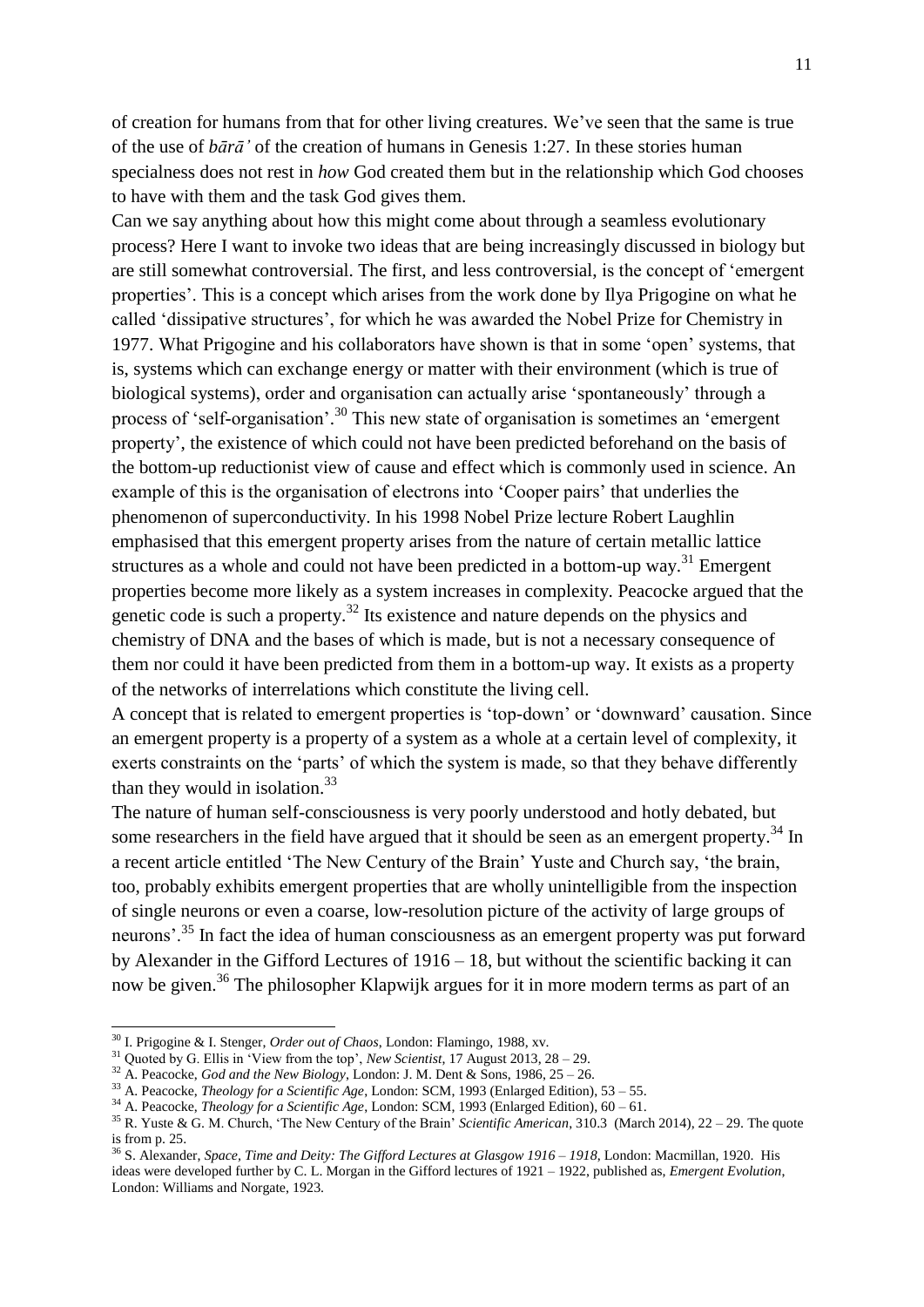overall understanding of "emergent evolution" developed within a Christian, Augustinian theological perspective.<sup>37</sup> Maybe self-consciousness arose when the central nervous system of hominins reached a critical degree of complexity. One could go on to argue that the same could apply to god-consciousness, an awareness that there might be a "higher being" different in kind from humans. This is not to say that humans evolved to a point where they "discovered God", but that the seamless process of biological evolution led to beings capable of communion with God and of reflecting something of God"s nature. At that point God took the initiative to offer to them a relationship with God. That would then be what the figurative story in Gen. 2&3 is about.

Most biologists would probably agree with a comment made by Maynard Smith that, "If one was able to re-play the whole evolution of animals ... there is no guarantee – indeed no likelihood – that the result would be the same. There might be no conquest of the land, no emergence of mammals, and certainly no human beings.<sup>38</sup> This leads me to my second, more controversial, idea under this proposition. It is the argument of some biologists, notably Conway Morris, that while what Maynard Smith said is true in the strict sense that one could not guarantee the appearance of *Homo sapiens*, it is false in the very important sense that the appearance of a complex, intelligent life-form somewhat like *Homo sapiens* would be a near inevitability from a re-play of evolution on planet Earth.

Conway Morris, argues that there is good evidence that evolution was not a totally random process, but one that was quite constrained by the laws of nature, properties of matter and requirements of life on planet Earth. He draws four conclusions from an extensive survey of the history of evolution in general and the phenomenon of convergence in particular. An example of convergence is the fact that the camera-eye, such as we have, has arisen independently through the process of evolution in at least eight different creatures. He says,

"First, what we regard as complex is usually inherent in simpler systems: the real and in part unanswered question in evolution is not novelty *per se*, but how it is that things are put together. Second, the number of evolutionary end-points is limited: by no means everything is possible. Third, what is possible has usually been arrived at multiple times, meaning that the emergence of the various biological properties is effectively inevitable. Finally, all this takes time. What was impossible billions of years ago becomes increasingly inevitable: evolution has trajectories (trends, if you prefer) and progress is not some noxious by-product of the terminally optimistic, but simply part of our reality.<sup>39</sup>

This leads him to the conclusion that "the constraints of evolution and the ubiquity of convergence make the emergence of something like ourselves a near-inevitability.<sup>40</sup> From a specifically Christian perspective one might suggest that maybe this is because that is the way God the Creator planned things from before the foundation of the earth with regard to the laws of nature, the properties of matter and conditions on planet Earth.

<sup>37</sup> J. Klapwijk, *Purpose in the Living World? Creation and Emergent Evolution*, Cambridge: CUP, 2008, 94 – 95 & 164 – 72. He defines emergent evolution as "the coming to the fore of a new arrangement of being in such a way that new functions and properties arise, based on the functions and properties that were already present at preceding levels of being but not reducible to them, because they respond to laws of their own", 104.

<sup>38</sup> J. Maynard Smith, "Taking a chance on evolution", *New York Review of Books*, 14 May 1992, 34 – 36. The quote is on  $_{29}$  page 34, column 4.

<sup>39</sup> S. Conway Morris, *Life's Solution: Inevitable Humans in a Lonely Universe*, Cambridge: CUP, 2003, xii – xiii.

<sup>40</sup> S. Conway Morris, *Life's Solution: Inevitable Humans in a Lonely Universe*, Cambridge: CUP, 2003, 328.